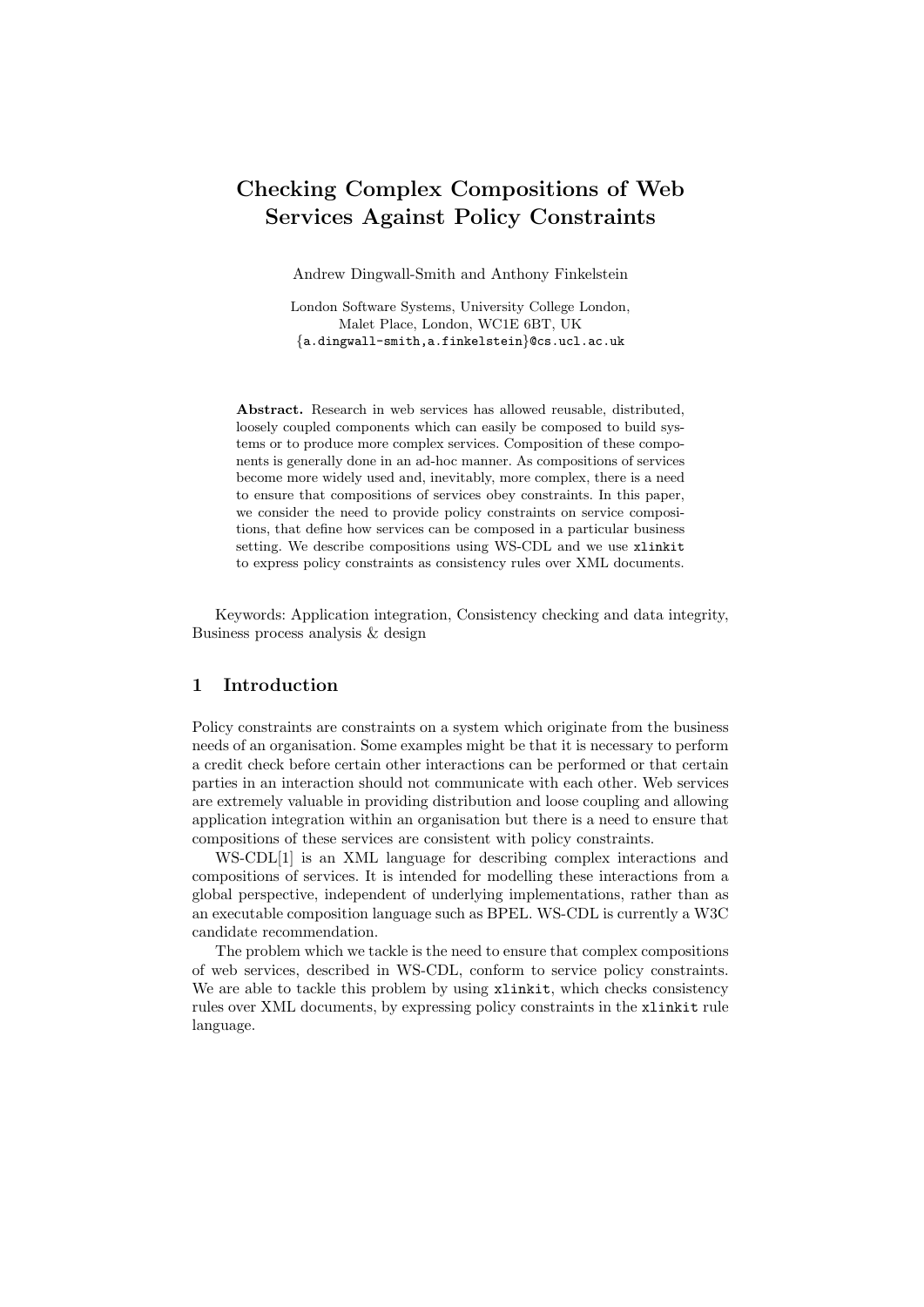We envision our work being used in the following way. Organisations will have a number of existing services which they regularly use and which they want to be able to integrate in various complex ways. They will be able to describe policy constraints, using our approach, which constrain how these services can be composed. Later, service composers will design compositions using WS-CDL and will be able to check, using xlinkit, that their service compositions obey the policy constraints on the services which they use.

The contribution of this work is a simple, lightweight approach, using existing technology, to check that descriptions of web service compositions, described in WS-CDL, conform to policy constraints. The approach has been successfully implemented using xlinkit.

In section 2 of this paper, we briefly introduce xlinkit and the rule language which it uses. In section 3 we describe our approach to checking policy constraints. In section 4 we describe how we check policy constraints relating to the types of interactions allowed between the roles in a choreography and in section 5 we describe our approach to constraints on the ordering of interactions. We review related work in section 6 and our conclusions and ideas for future work are presented in section 7.

## 2 Overview of xlinkit

To test consistency, we make use of  $xlinkit[2-4]$ , a tool for checking consistency within and between XML documents. The CLiX[5] language is an XML language used to specify consistency rules for use with xlinkit. This language is based on first order logic and makes use of XPaths[6] to select sets of nodes within documents. The xlinkit tool includes a development environment to allow easier editing and development of rules. This tool allows graphical editing of rule structures and generates the CLiX rules.

An example of the CLiX language is shown in figure 1. This example is intended to apply to an XHTML document and requires that all links within the document link to the www.example.org domain. The forall element selects the set of all link elements (a elements which have an href attribute) in the document and uses the variable link to refer to these elements. The link elements are selected using the XPath in the in attribute'. The equal element requires that for each element referred to by the link variable, the two operands are equal. These two operands are also XPaths. The first operand selects the portion href attribute which should refer to the www.example.org domain. A reference to the link variable is made in this XPath by preceding the name of the variable by the  $\$  sign. The rest of the XPath is then relative to the element referenced by this variable. The second operand is a literal string value. These two values should be equal so that the start of the href attribute is equal to the second operand (i.e it should point to the www.example.org domain).

CLiX rules can make use of the universal quantifier (forall) and existential quantifier (exists). These quantifiers have an XPath, which is used to select a set of nodes, and a variable name. When the rule is evaluated against a set of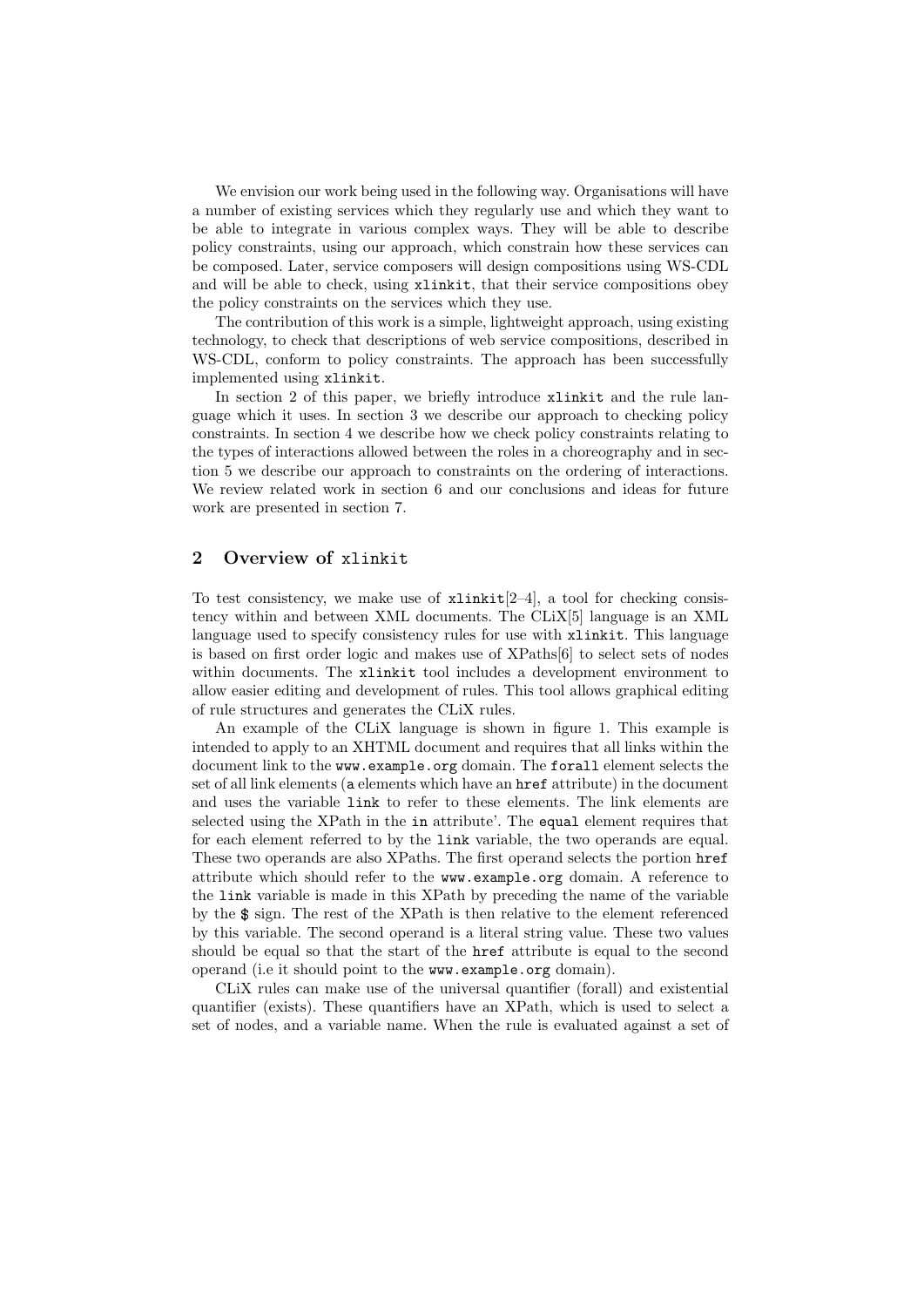```
<forall var="link" in="//a[@href]">
  <equal op1="substring($link/@href, 1, 22)"
         op2=" http://www.example.org "/>
</forall>
```
Fig. 1. A CLiX rule which requires that all links point to the 'www.example.org' domain name.

documents, the path is evaluated, resulting in a set of XML nodes which satisfy the XPath. The node set is then iterated over and the quantifier variable is bound to each node in the node set in turn and the rule within the quantifier element is evaluated for each value of the variable.

The CLiX language also makes use of seven standard operators (equal, not equal, greater, less, greater or equal, less or equal and same). All of these are standard mathematical operators, except for the 'same' operator, which evaluates to true if two XPaths refer to the same document node (all other operators work on the value of the nodes). The CLiX language supports the inclusion of custom operators in addition to the standard operators. In xlinkit, the operators are defined using ECMAScript[7]. Operators are combined to build more complex rules using and, or, not, implies and "if and only if" operators.

The xlinkit rule checking engine checks constraints for single documents or sets of documents. If a set of documents is provided as input then XPaths are evaluated for every document. This allows consistency rules between documents to be checked. If violations are detected, a report is generated which identifies which elements in the documents violated the constraints.

#### 3 Checking Policy Constraints

The behaviour of web service compositions is implemented using orchestration languages, such as BPEL, and general purpose languages, such as Java and  $C#$ . A web service composition may be composed of heterogeneous services which are able to interoperate through web service standards. It is difficult to check consistency between policy constraints and these languages as many different languages can be used. Some implementations are also likely to be too low level to easily allow consistency checking to take place, particularly where general purpose languages are used. Furthermore, it is only possible to obtain a local view by examining web service orchestrations, whether implemented in an orchestration language or a general purpose language. By looking at an orchestration it can be seen how a web service interacts with the partners it provides services to and those it consumes services from. It is not possible to examine more complex interactions involving multiple levels of composition.

Using WS-CDL, it is possible to model a web service composition from a global perspective. In [1], WS-CDL is described as follows:

The Web Services Choreography Description Language (WS-CDL) is an XML based language that describes peer-to-peer collaborations of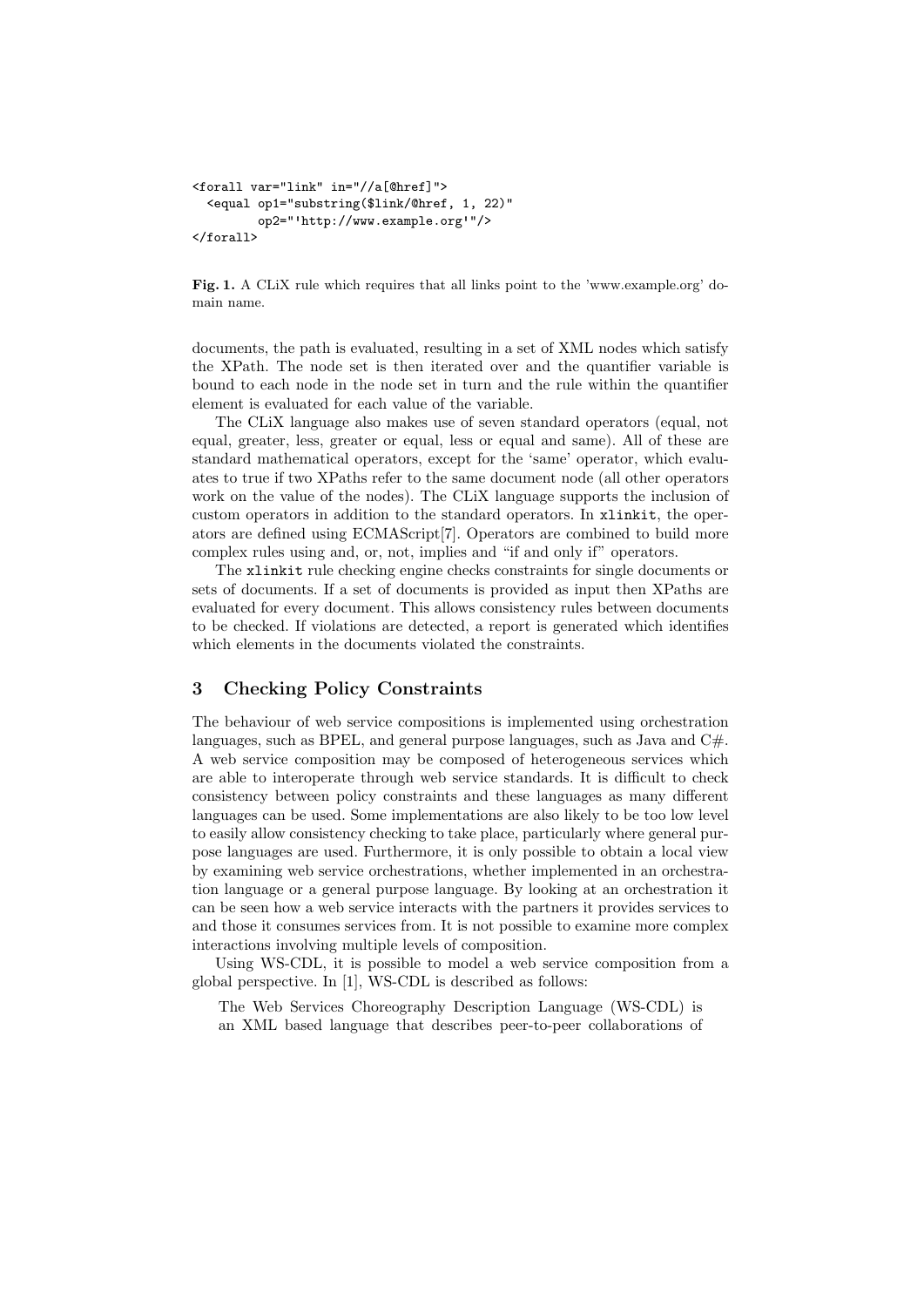

Fig. 2. Overview of policy constraint checking.

participants by defining, from a global viewpoint, their common and complementary observable behavior; where ordered message exchanges result in accomplishing a common business goal.

Policy constraints can be more easily checked for consistency against this model as it is more abstract than the behavioural implementations and uses a consistent language to describe the entire composition. It provides a global view of the complete composition rather than local views, allowing multiple levels of composition to be checked against the constraints.

The diagram in figure 2 shows the process in which our approach is used. Service descriptions of existing services are used to create a WS-CDL composition. Policy constraints are written as CLiX rules. Both the policy constraints and the WS-CDL composition are input into the xlinkit rule checker. This results in a list of violations which describe how the WS-CDL composition violates the constraints. The violations are used as input to the service composition process so that the constraint violations can be corrected. This continues iteratively until the WS-CDL composition no longer violates any constraints and the implementation generation process can begin. This process can involve generating and manually writing code and results in the creation of an implementation of the service composition.

# 4 Communication Constraints

Using the CLiX language, we can describe constraints which limit the types of communication allowed between the roles in the choreography. We illustrate our approach using the example from the WS-CDL Primer[8]. This example involves four roles; a buyer, seller, credit agency and shipper. In this example, the buyer and seller negotiate until they agree on a price for an order. The buyer can then place the order. The seller performs a credit check, using the service provided by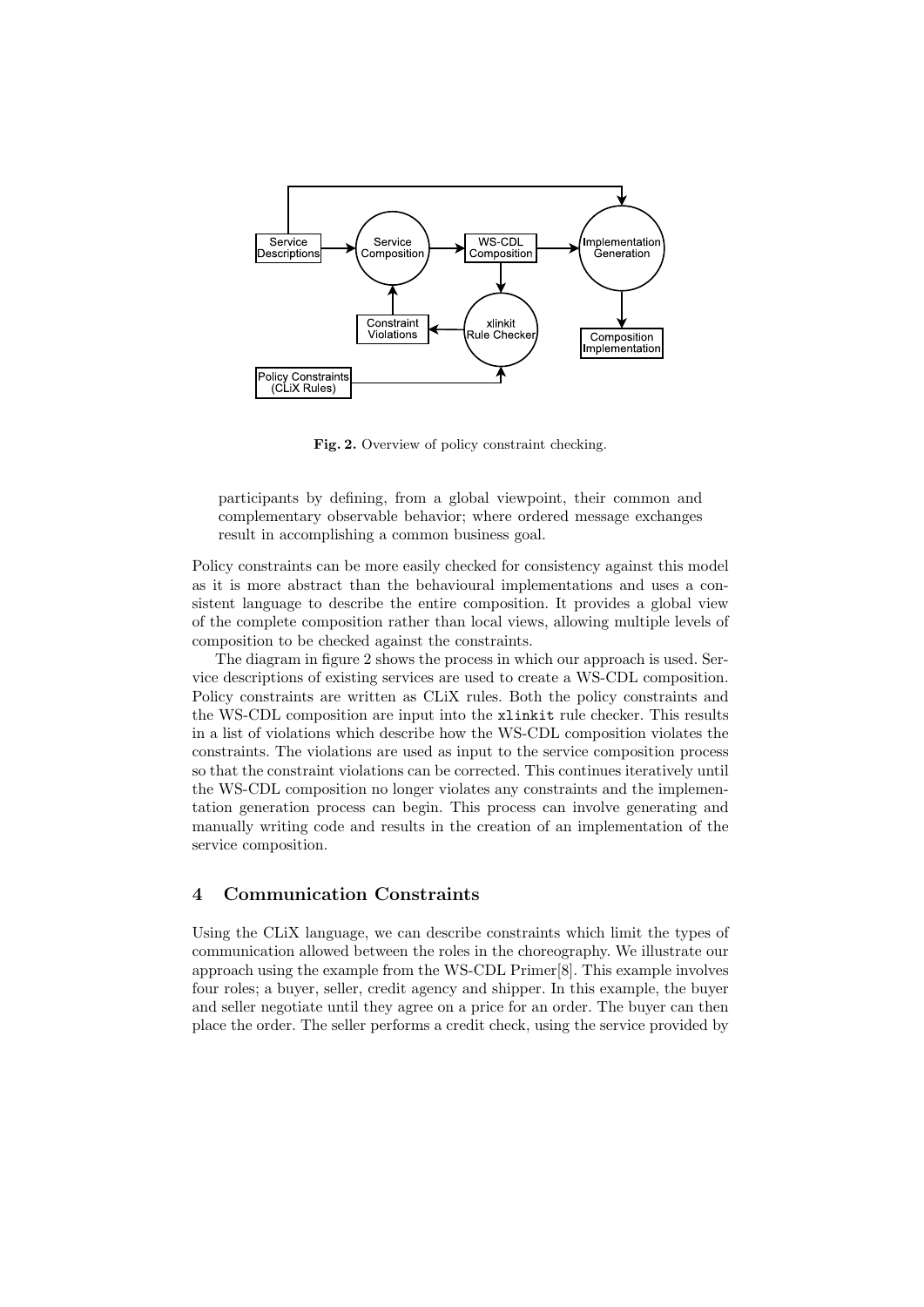the credit agency, before placing a request with the shipper for the order to be dispatched. We have extended this example by completing some of the missing WS-CDL description which is not present in the primer.

Using the above example, a possible communication constraint is that a credit check should not be performed as part of the choreography, perhaps because a certain group of clients do not want these checks to be performed. Obviously, the example choreography described previously will violate this policy. The WS-CDL fragment which describes the credit check is shown in figure 3. This interaction involves the operation which performs the credit check, 'creditCheck', being performed on the 'CreditRole'.

```
<interaction channelVariable="tns:CreditAgencyC"
 name="CheckCredit" operation="creditCheck">
 <participate fromRoleTypeRef="tns:SellerRole"
       relationshipType="tns:Seller2Credit"
       toRoleTypeRef="tns:CreditRole"/>
 <exchange action="request"
            informationType="tns:CreditRequestType"
            name="CreditRequest">
    ...
 </exchange>
  <exchange action="respond"
            informationType="tns:CreditResponseType"
           name="CreditResponse">
     ...
 </exchange>
 <exchange action="respond" faultName="CreditCheckFault"
            informationType="tns:CreditFailureType"
           name="CreditFailure">
    ...
 </exchange>
  ...
</interaction>
```
Fig. 3. WS-CDL document fragment which performs a credit check.

The CLiX rule which ensures that the policy constraint is satisfied is shown in figure 4. This rule requires that for any interaction where the target role of the interaction is the credit agency role, the creditCheck operation is not the operation which is being called. The outer forall element selects the set of all interaction elements in the WS-CDL document and for each one evaluates the enclosed rule. The enclosed rule must be satisfied for every interaction if the rule as a whole is to be satisfied. The implies element requires that if the first sub-rule is true then the second must be true . The first sub-rule is true when the toRoleTypeRef attribute of the participate element of an interaction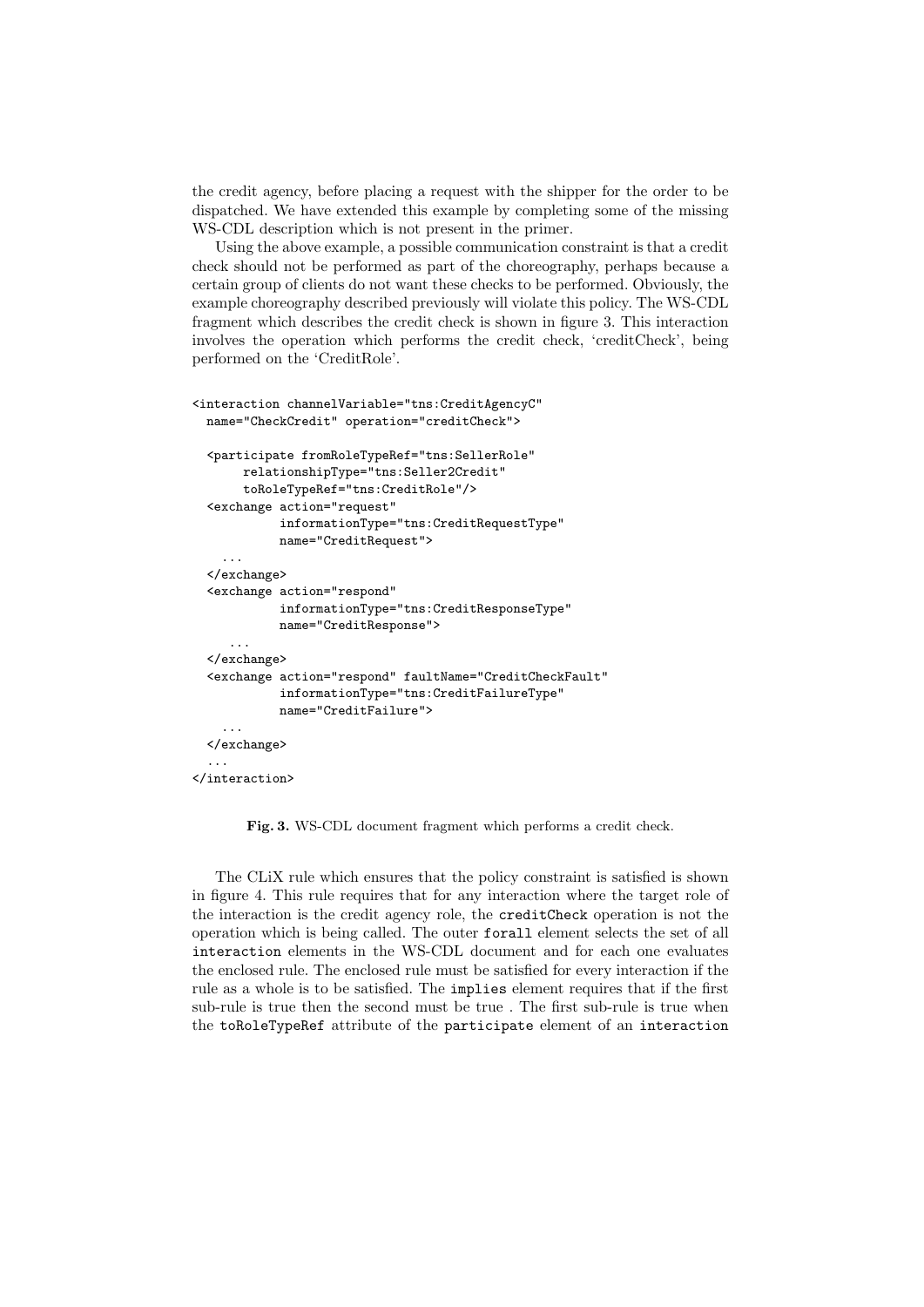element is the CreditRole. If this is the case then the second sub-rule requires that the operation attribute of the interaction element should not have the value creditCheck. One complication occurs due to the use of XML namespaces in the first sub-rule. As xlinkit uses XPath 1.0, it is necessary to select only the local part of the role reference by using the substring-after XPath function to select only the portion which occurs after the colon.

```
<forall var="$interaction" in="//cdl:interaction">
  <implies>
    <equal op1="substring-after
                ($interaction/cdl:participate/@toRoleTypeRef, ':')"
           op2=" CreditRole "/>
    <notequal op1="$interaction/@operation"
              op2=" creditCheck "/>
  </implies>
</forall>
```
Fig. 4. CLiX rule which forbids a choreographies from performing 'creditCheck' interactions.

When this rule is applied to the WS-CDL document fragment in figure 3 it results in a constraint violation. Figure 5 shows the HTML output from xlinkit. This document includes a reference to the element which caused the constraint violation which specifies the file where the violation occurred and, using XPath, identifies the individual interaction element. This HTML document could be used as input to other tools which help resolve the violation.

## 5 Constraints on Interaction Ordering

The communication constraints described in the previous section can be expressed in xlinkit in a fairly straightforward manner. Another type of constraint which we would like to check are constraints on the order of interactions. For example, a credit check interaction must occur before shipping is requested.

| Rule Failed: no-credit-check                                                                                                                                                                 |
|----------------------------------------------------------------------------------------------------------------------------------------------------------------------------------------------|
| In interaction CheckCredit, a creditCheck operation is performed on the CreditRole but this<br>operation is forbidden by this policy.                                                        |
| <b>Break Locations:</b><br>• C:\Documents and Settings\adingwal\My<br>Documents\xlinkitwb\sale\sale1.xml#/cdl:package/cdl:choreography[1]/cdl:sequence[1]/cdl:workunit[3]/cdl:interaction[1] |

Fig. 5. Output showing constraint violations.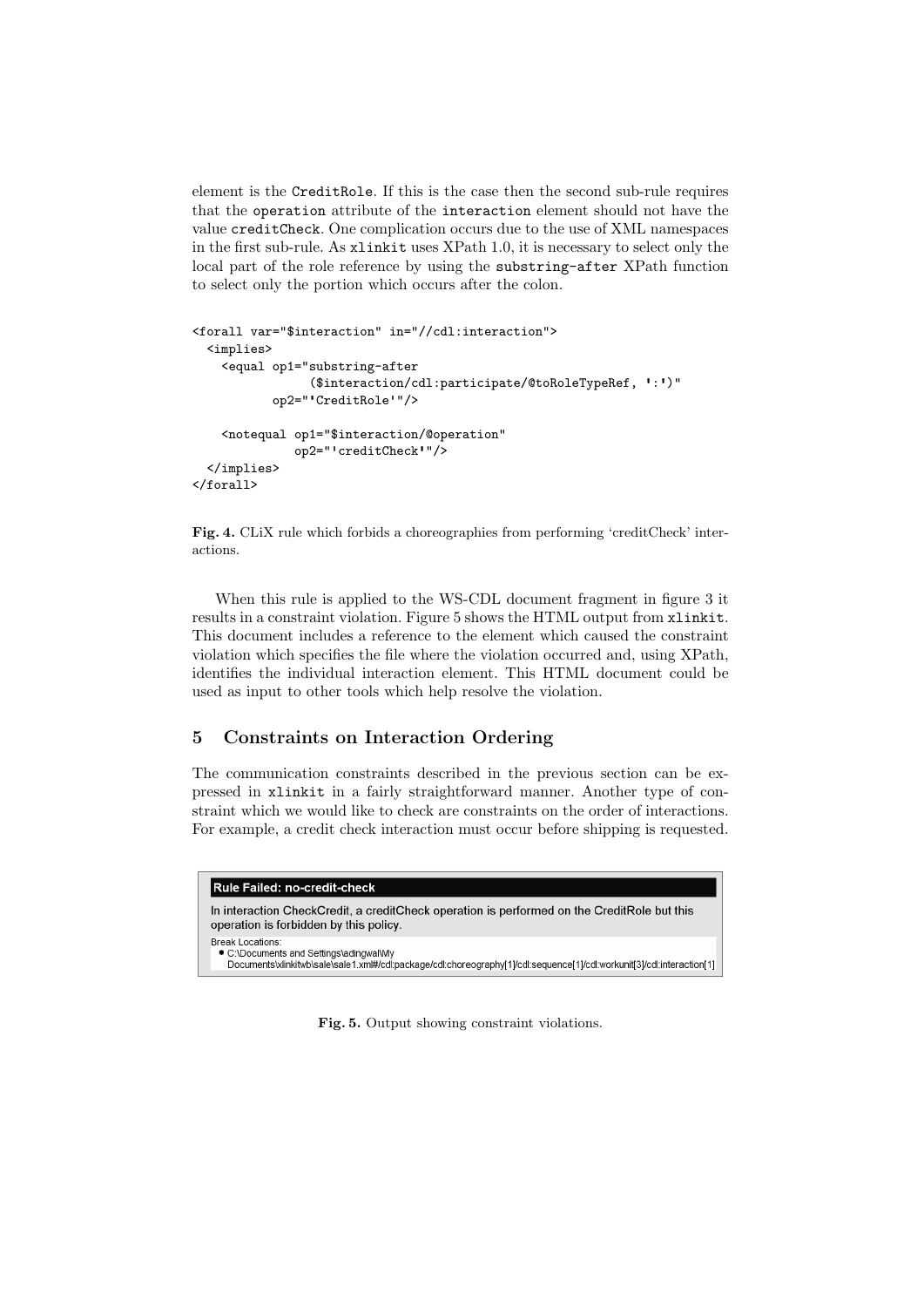Such a constraint is not easy to express using the standard xlinkit operators. To make this easier, we have created a custom operator for determining whether an interaction in a WS-CDL document occurs before another.

In WS-CDL, three main structures affect ordering. The 'sequence' structure requires that the enclosed activities must be performed in the specified order. The 'parallel' structure requires that all the enclosed activities must be performed but places no restrictions on ordering and allows simultaneous execution. The 'choice' structure requires that exactly one of the enclosed activities is performed. The other important construct which affects ordering is the 'workunit' construct. This allows recursion as well as preventing the enclosed condition from being executed until a guard condition is satisfied.

Our operator determines ordering using basic information available by static analysis of the WS-CDL document. Importantly, it does not consider the value of variables, even if it is possible to determine the value of those variables statically. The operator is pessimistic, returning a false result unless it is able to determine with certainty that the ordering constraint is satisfied. In general this should be sufficient as static ordering constraints should be imposed using constructs which do not depend on variables. While it is possible to create ordering which depends on the values of variables but can actually be determined statically, we do not detect these cases, and we consider this something to be avoided when creating WS-CDL documents.

The ordering structures in WS-CDL allow the following rules to be applied. After a 'sequence' or a 'parallel' construct has completed execution, all the actions contained in these constructs have completed. After a 'choice' construct is complete, it is not possible to know which of the possible actions will have been completed. A construct is executing if it is an ancestor of the current interaction. During execution of a 'sequence' structure, earlier actions in the sequence have completed while later one have not. It is not possible to know which actions have completed during execution of a 'parallel' or 'choice' construct.

Using these rules, a recursive algorithm was written which traverses the tree structure of ordering elements. The algorithm ascends the tree looking for previous interactions which match the required interaction name. When it reaches a sequence element, the algorithm is able to descend the tree and search previous interactions, also descending down parallel elements and further sequence elements. The recursion terminates when the enclosing choreography element is reached. The algorithm is also able to understand 'perform' elements which cause sub-choreographies in the same document to be performed. The algorithm follows the references to these sub-choreographies.

Figure 6 shows an example rule which enforces the constraint that a 'CreditCheck' interaction should occur before a 'RequestShipping' interaction, using the 'before' operator. It requires that for all 'RequestShipping' interactions there exists a 'CheckCredit' interaction which occurs before it in the WS-CDL choreography.

Figure 7 shows how the 'before' operator is applied to a WS-CDL document. This diagram represents the structure of fragment of a WS-CDL document,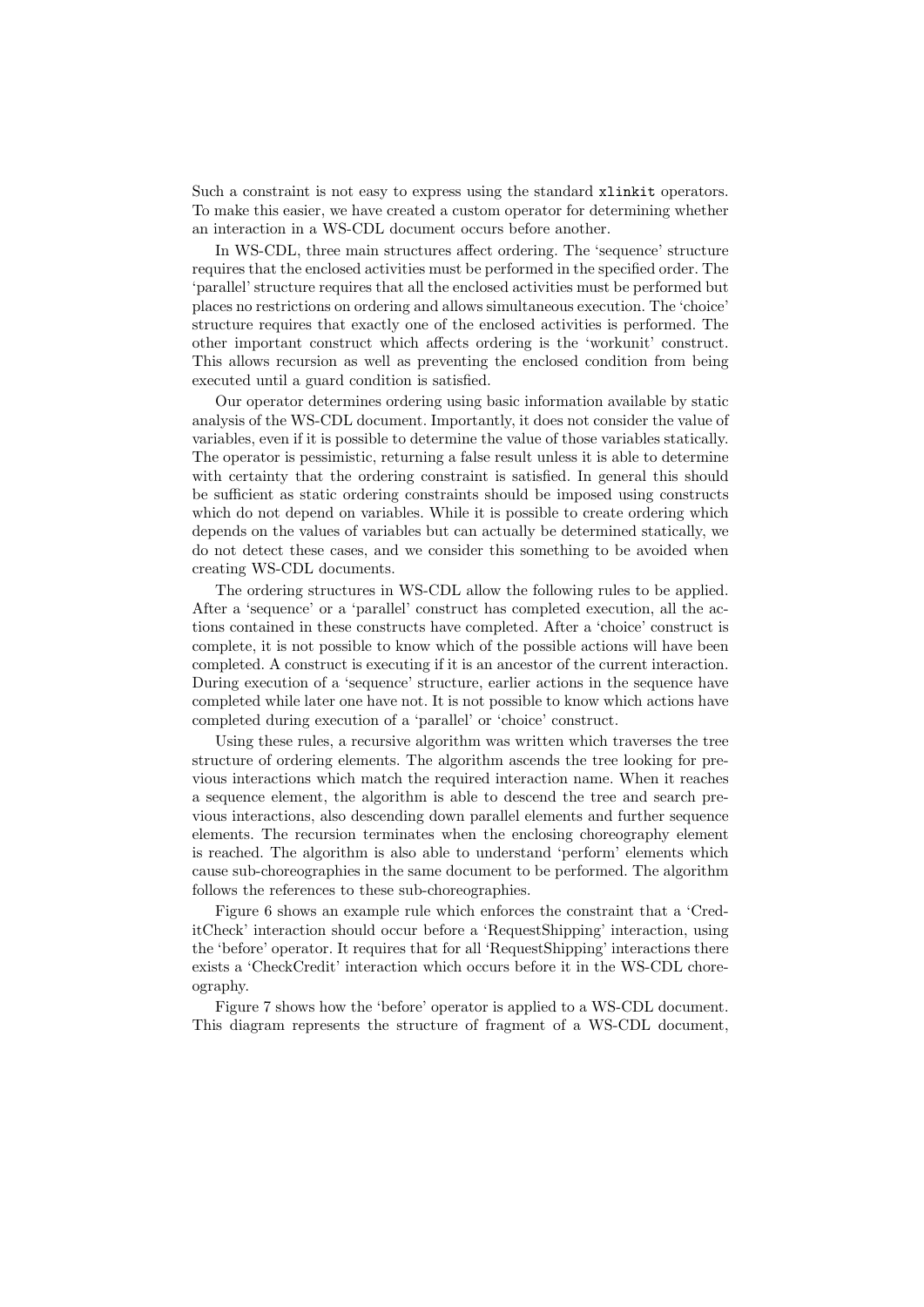```
<forall var="shippingInteraction"
       in="//cdl:choreography//cdl:interaction[@name= RequestShipping ]">
  <exists var="creditCheckInteraction"
          in="//cdl:choreography//cdl:interaction[@name= CheckCredit ]">
    <operator name="order:before">
      <param name="a" value="$creditCheckInteraction"/>
      <param name="b" value="$shippingInteraction"/>
    </operator>
  </exists>
</forall>
```
Fig. 6. Rule which requires that a 'CheckCredit' interaction should occur before a 'RequestShipping' interaction.

showing a choreography element with a number of ordering elements and interaction elements. Arrows show how the algorithm traverses the document tree to search for an interaction which matches the ordering constraint. Starting from the 'RequestShipping' element, the algorithm ascends the tree and encounters a sequence element. This action is not yet completed as the algorithm ascended the tree to reach it, so it is only necessary to search earlier actions in the sequence. The algorithm is able to descend to the 'parallel' element but not to the interaction 'E' which occurs later in the sequence. The 'parallel' element is a completed action, as the algorithm reached it by descending the tree, so all child elements of this element can be searched (this would also be the case if the element was a sequence element). Descending to the 'choice' element, the algorithm cannot descend further as it is not possible to tell which of the child actions will be performed. The algorithm then descends to the interaction element 'B' and checks to see if this interaction has the name 'CheckCredit'. As it does not, the algorithm continues by ascending the document tree. From the sequence element, the algorithm ascends to another parallel element. As this action has not completed, it is not necessary to descend to interaction A. The algorithm ascends again to the choreography element at which point the algorithm completes. In this case, a matching interaction was not found so the operator returns the result false.

# 6 Related Work

The work described in this paper builds on[9] in which xlinkit was also used to check consistency with policy constraints. The principle difference is that the previous work checked WSDL documents against constraints. WSDL documents describe an interface but give little information about how the interface is used or how different services are composed. Furthermore, WSDL descriptions are supplied by service providers but policy constraints need to be obeyed by service consumers who are responsible for the composition. In contrast, WS-CDL documents describe interactions between different services and the ordering of those interactions, allowing more complex policy constraints to be checked.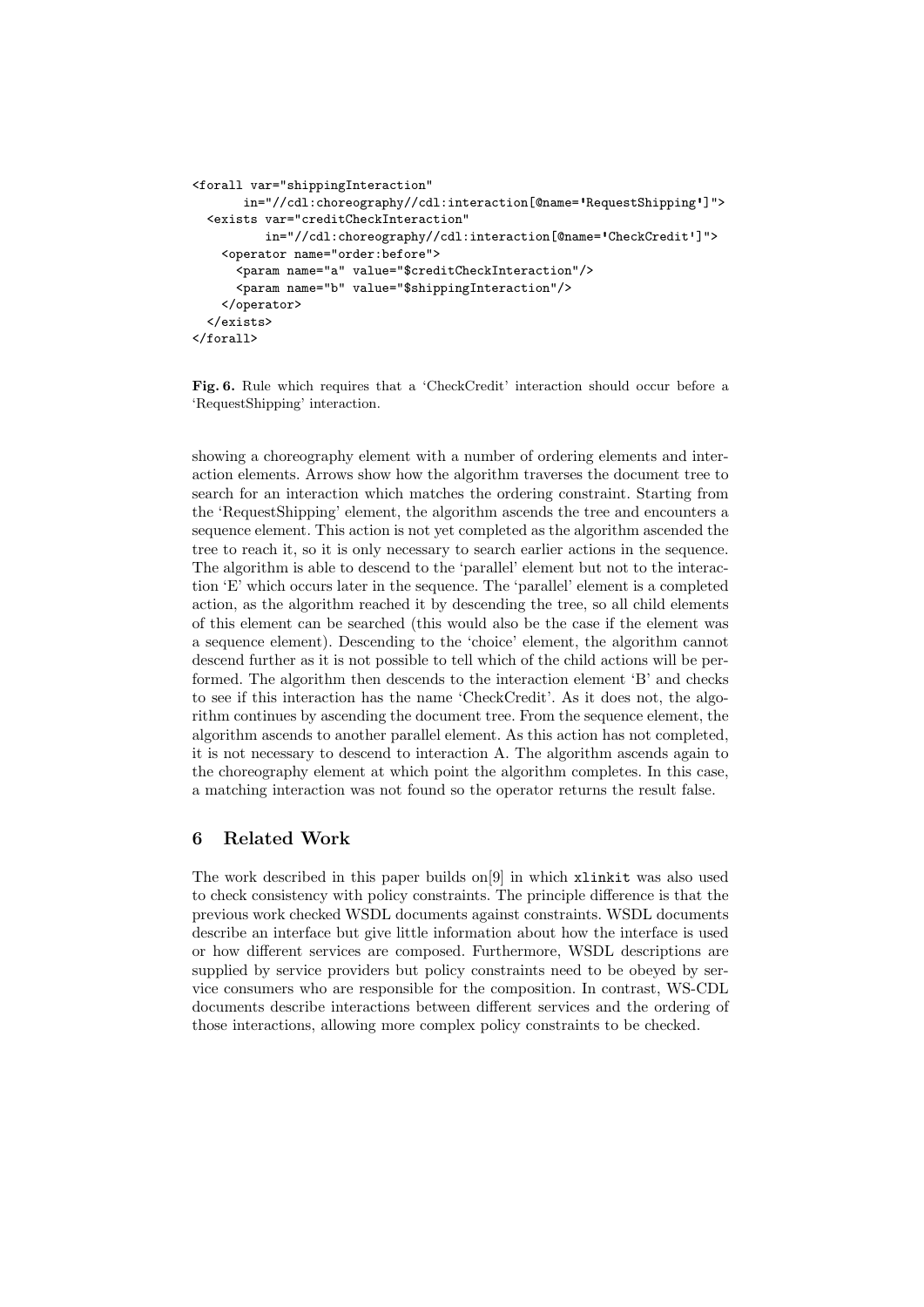

Fig. 7. An example showing how the algorithm used by the 'before' operator is applied to a WS-CDL document.

## 7 Conclusions and Future Work

In this paper we have described an approach for checking policy constraints for compositions of web services described in WS-CDL. Policy constraints are expressed as CLiX rules on the WS-CDL choreography. These constraints can be evaluated using xlinkit which identifies constraint violations in the choreography. Our contribution is a lightweight approach to the problem of checking that policy constraints are obeyed by web service compositions, using existing technology. The approach is implemented using the existing xlinkit rule checking engine.

We have been able to specify constraints relating to how different roles in a web service composition can communicate with each other and in the ordering of interactions. Future work may include identifying further types of constraints which can be checked using this approach and whether further CLiX operators need to be defined to support them. Other constraints which might be of interest include constraints related to issues such as reliability and performance. Unfortunately, WS-CDL does not describe such properties making it impossible to check constraints related to these issues. This problem could be solved by extending the WS-CDL description with these properties, allowing constraints which use these extensions to be described.

A potential problem with our consistency rules is that they rely on the the names used in the WS-CDL files being consistent with those used in the CLiX rules. If the 'CreditAgency' role is referred to as 'CreditReferenceAgancy' in a particular WS-CDL file then rule which refers to the 'CreditAgency' role will